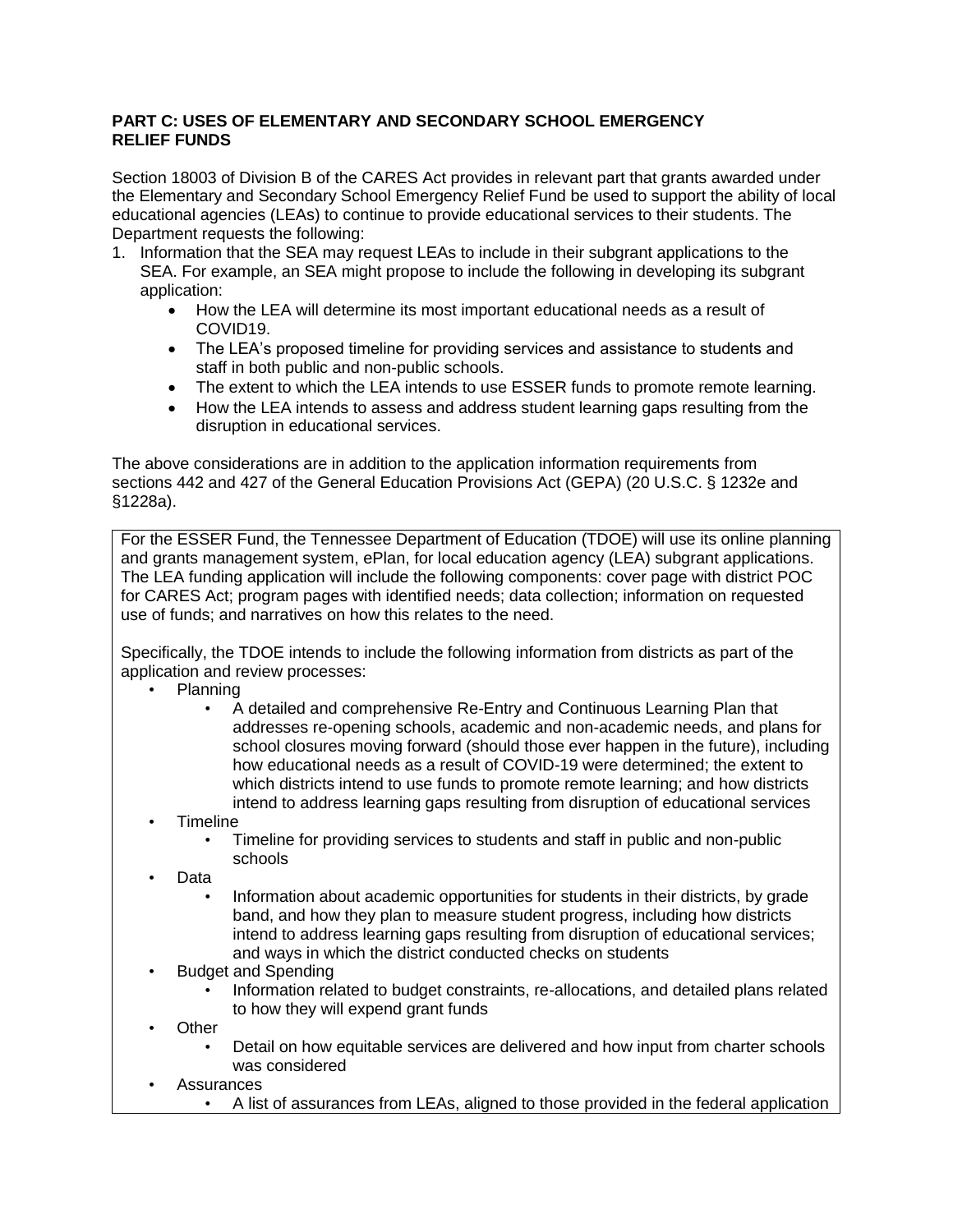Districts will receive training via webinar and office hours on the timeline, application and review process, equitable services requirements, and budget so they can plan accordingly.

The department has identified and assembled a cross-program review team, with representatives from ESEA, IDEA, CTE, early childhood, and fiscal. This review team will be trained on the application to ensure consistency across reviewers. They will utilize a checklist in the review process to ensure that all applications (and subsequent comments) are documented.

- April 13: CARES Act surveys close; data team compiles analysis of survey comments
- April 15: Superintendent call: share general information as well as forthcoming resources
- April 17: FPO special edition update for federal programs directors
- May 18: Webinar on LEA application released
- May 26: Application opens in ePlan (tentative)
- June 15: Application closes (tentative)
- June 30: Applications reviewed & awarded (tentative)

2. The extent to which the SEA intends to use any portion of its SEA reserve (up to 10 percent of its ESSER Fund award) to support: • technological capacity and access – including hardware and software, connectivity, and instructional expertise – to support remote learning. If so, please describe the strategies the SEA intends to use to serve disadvantaged populations listed in Sec. 18003(d)(4) of the CARES Act; and • remote learning by developing new informational and academic resources and expanding awareness of, and access to, best practices and innovations in remote learning and support for students, families, and educators.

Since March 13, the department has been hosting calls with LEA superintendents three times per week to provide updates, address questions, and share COVID-19 guidance from the U.S. Department of Education and other federal agencies. Through these calls, district leaders have identified needs and barriers to providing basic services (such as meals); the focus has now shifted to ensuring that education in Tennessee continues. The department has also hosted calls with charter and non-public leaders who have similar concerns about the provision of educational services to students.

On April 2, the department released district-facing and public surveys to gather feedback from stakeholders on the needs that COVID-19 pandemic have surfaced. Reponses to the superintendent survey identified technology access and remote learning resources to be some of the top priorities for the state to address. Responses to the public survey mirrored this feedback, with slightly higher requests for high-quality online materials being accessible to families and educators.

- Over 75% of superintendents identified hardware and technology as a priority.
- Sixty-two percent identified special populations as a priority; and almost half identified mental health and distance learning as a priority.

Based on this feedback and other data, the TDOE plans to allocate a significant portion of its SEA reserve to technological capacity and access, remote learning, and academic resources. The TDOE expects that at least 50% of the state reserves will be spent on these areas.